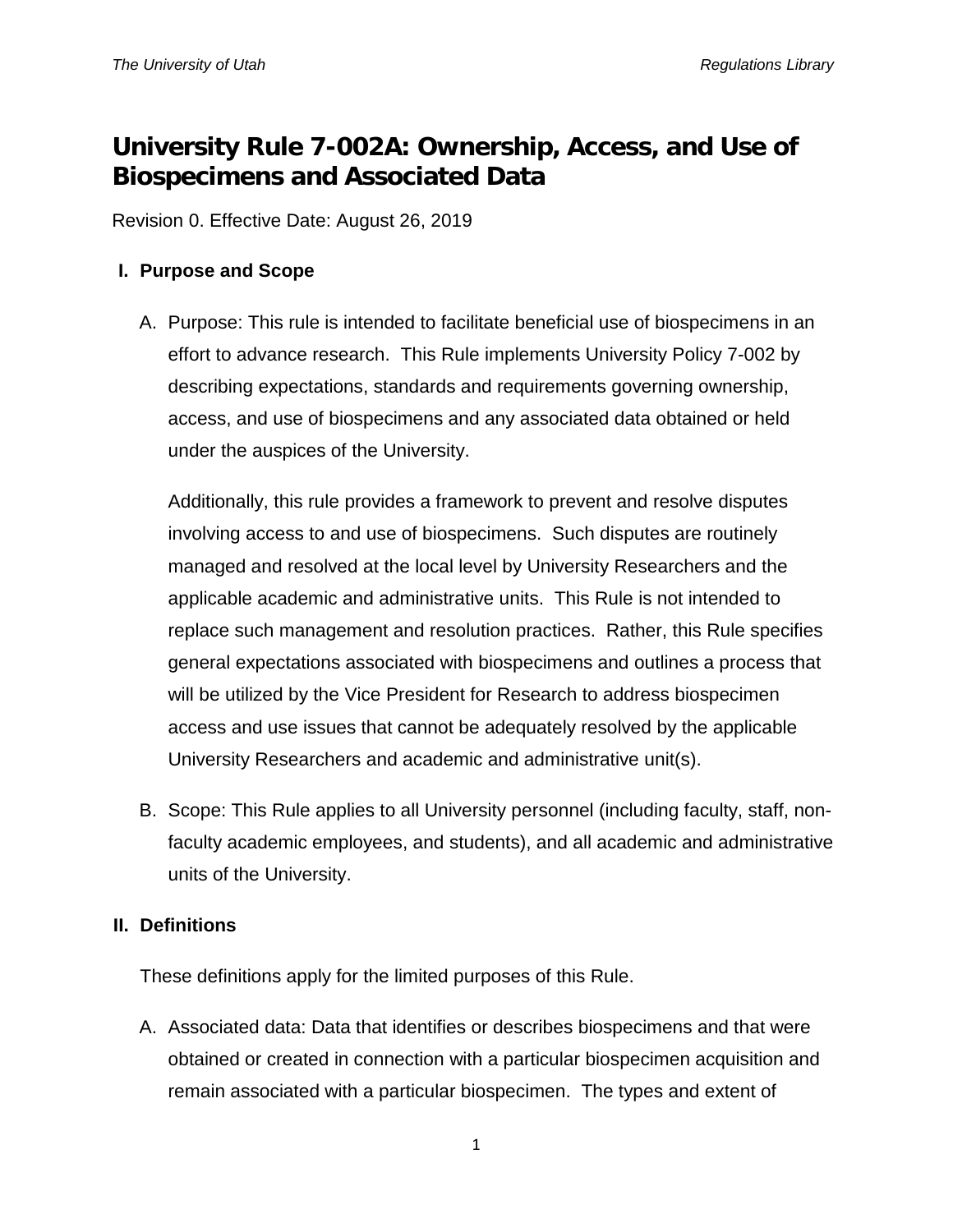associated data may vary depending upon the circumstances associated with the collection and retention of biospecimens.

- B. Biospecimens: Biological specimens, including solid tissues or body fluids or their derivatives (such as DNA or RNA) obtained or retained for potential research purposes.
- C. Principal Investigator: The Primary individual responsible for the preparation, conduct, and administration of a University Research project.
- D. University clinical activities: University activities associated with the provision of health care services and related items to patients of the University.
- E. University Research: The definition of University Research provided in Policy 7- 002 applies for purposes of this Rule.
- F. University Researcher: A University faculty member, non-faculty academic employee, staff employee, or student who has engaged or is engaged in any University Research.

#### **III. Rule**

- A. Biospecimens and associated data obtained in connection with University Research, as a result of University clinical activities or that are otherwise acquired by the University are the property of the University except when ownership Is otherwise expressly designated in a properly approved written agreement between the University and a third party, consistent with Policy 3-004: Processing and signing Official Documents.
- B. Biospecimens and associated data obtained as a result of University clinical activities can only be released for potential research use only after the applicable clinical unit has determined that the biospecimens and associated data are no longer necessary for clinical purposes and that the release of such biospecimens and associated data will be consistent with biospecimen retention requirements imposed by applicable law or University Regulations.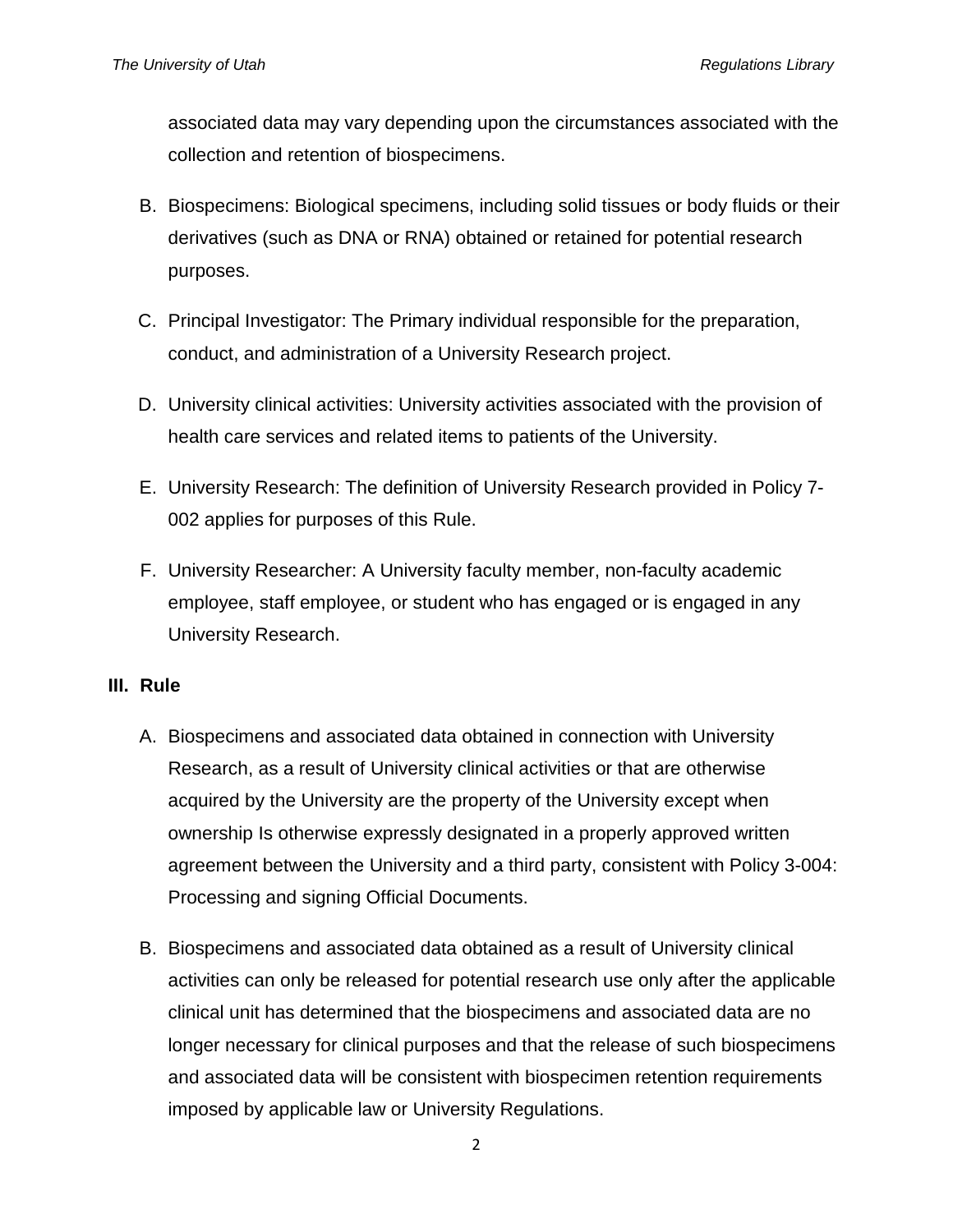- C. University Researchers and administrative units engaged in the collection of biospecimens and associated data are expected to comply with all applicable legal and contractual requirements associated with biospecimen and associated data collection, use, and sharing.
- D. University Researchers and administrative units engaged in the collection of biospecimens and associated data should make reasonable efforts to collect information regarding each biospecimen, including details about origin, collection, and processing.
- E. The Vice President for Research may require University Researchers to document and supply information about biospecimens and associated data to better enable communication and coordination among University Researchers and research partners.
- F. The Vice President for Research may prohibit University Researchers from discarding biospecimens and associated data deemed to have value in promoting the University's research mission. In such cases, the University should provide resources for the continued storage of the biospecimens and associated data.
- G. University Researchers, prior to the external transfer of biospecimens and associated data that have potential commercial value or when such a transfer would restrict or eliminate access by other University Researchers, must seek approval from the Vice President for Research through a Material Transfer Agreement or similar agreement addressing expectations regarding the use, privacy, and security of biospecimens and associated data. University Researchers initiate this process by contacting Partnerships for Innovation, Ventures, Outreach, & Technology (PIVOT Center). University Researchers with questions about the scope of this obligation should contact PIVOT Center for guidance.
- H. University Researchers who collaborate to collect biospecimens and associated data or to create a pooled resource of biospecimens and associated data should

3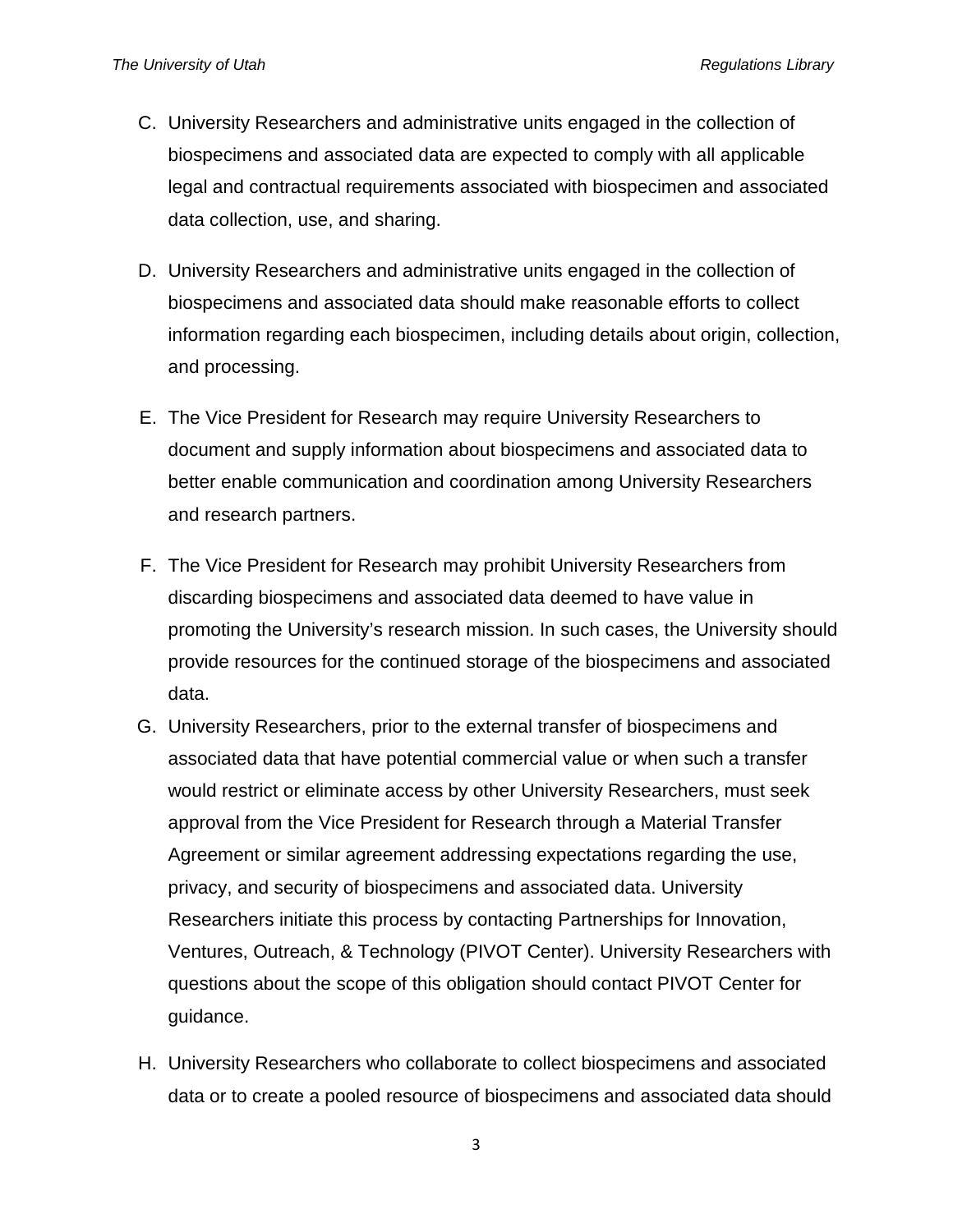document expectations and processes concerning access to and use of such biospecimens and associated data.

- I. University Researchers are authorized and encouraged to transfer or share biospecimens and associated data within the University. In such circumstances, the University units and University Researchers involved in the sharing or transfer arrangement are encouraged to prepare an Internal Material Transfer Agreement (IMTA) to document requirements and expectations. PIVOT Center can assist with this process. Each IMTA should document:
	- 1. a detailed description of the biospecimens and associated data, including the number of biospecimens to be shared and how that number relates to the total number of biospecimens;
	- 2. the nature and scope of permissible research;
	- 3. management of residual biospecimens and associated data following the research;
	- 4. intellectual property rights resulting from discoveries; and
	- 5. authorship rights related to any resulting publications.
- J. The Vice President for Research has ultimate authority over the utilization of biospecimens and associated data banked or retained for potential research use. If a Principal Investigator oversaw collection of the biospecimens and associated data, use of the biospecimens and associated data will generally require the approval of that Principal Investigator; provided that the Principal Investigator has adhered to the approved protocol associated with the research and complied with applicable law and University Regulations.
- K. Dispute Resolution:
	- 1. In the event of a dispute over access to or use of biospecimens and associated data, and when any applicable local efforts at dispute resolution have failed, the Vice President for Research may authorize access to or use of biospecimens and associated data without the approval of a Principal Investigator who oversaw collection of the biospecimens and associated data if the Vice President for Research determines that:
		- a. the Principle Investigator is not reasonably available,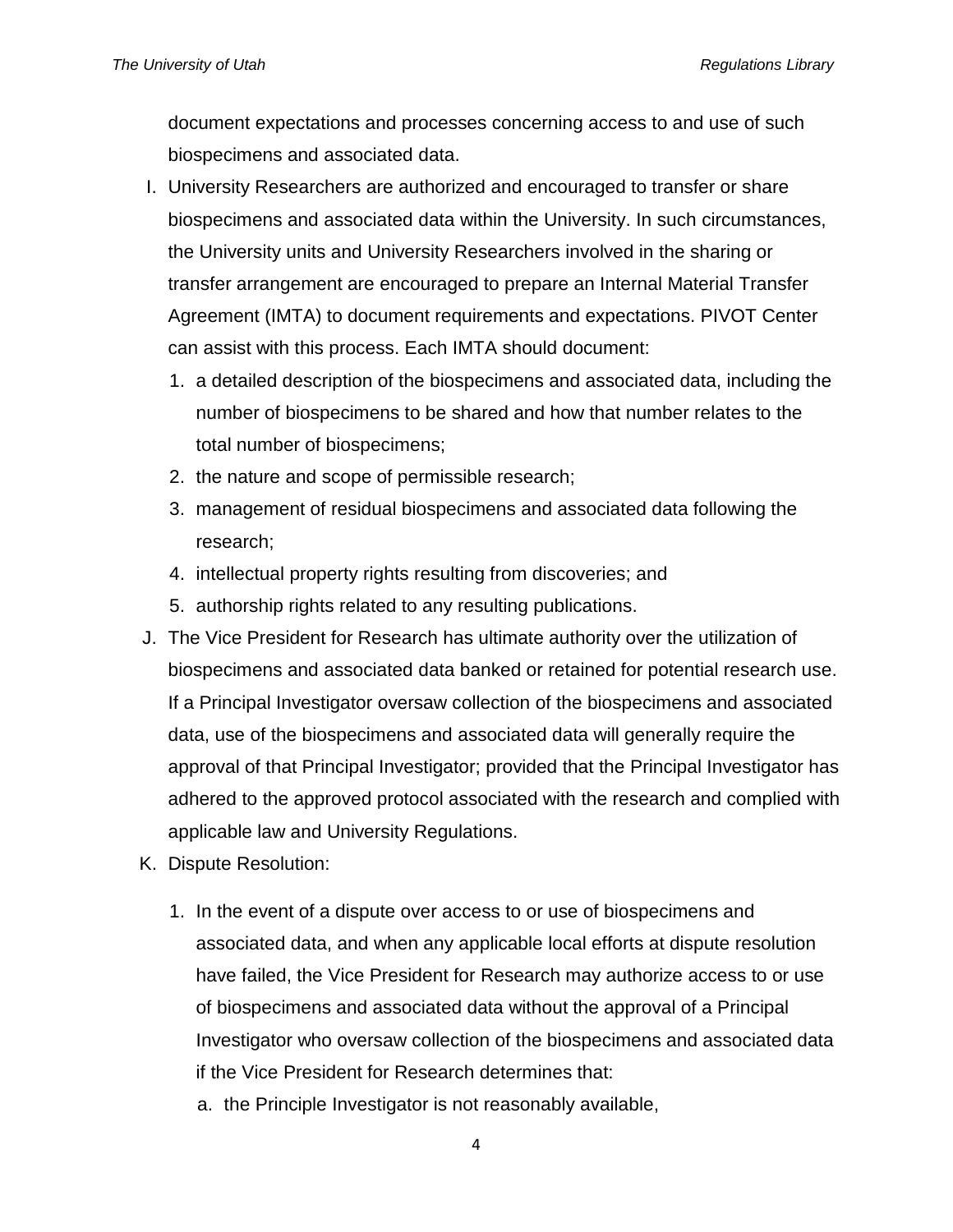- b. the Principal Investigator has relinquished decision-making authority about access to or use of biospecimens and associated data to the Vice President for Research or another designated individual(s) acceptable to the Vice President for Research, or
- c. the Principal Investigator is denying access to other University Researchers without sufficient justification.
- 2. In making a determination that a University Researcher is denying access to other University Researchers without sufficient justification, the Vice President for Research should make use of an internal dispute resolution process. Such process will involve the formation of a dispute resolution panel including representatives from the office of the Vice President for Research, the academic or administrative units the involved Researchers are most closely associated with in connection with the subject matter of the dispute, and the cognizant Senior Vice President(s) or their designee(s). The Vice President for Research shall determine the makeup of the dispute resolution panel consistent with this Rule; provided that at least half of the members of the dispute resolution panel must be Tenure-line faculty members who are not involved in the dispute. The dispute resolution panel will gather relevant facts, consider the views of each involved University Researcher, and recommend a course of action to the Vice President for Research, who will make the final decision on the matter.
- 3. To the extent a final decision of the Vice President for Research requires a University Researcher to make biospecimens and associated data available to another University Researcher, the access or use provided should be confined to an amount reasonably necessary to meet the needs of the University Researcher requesting such access or use.

5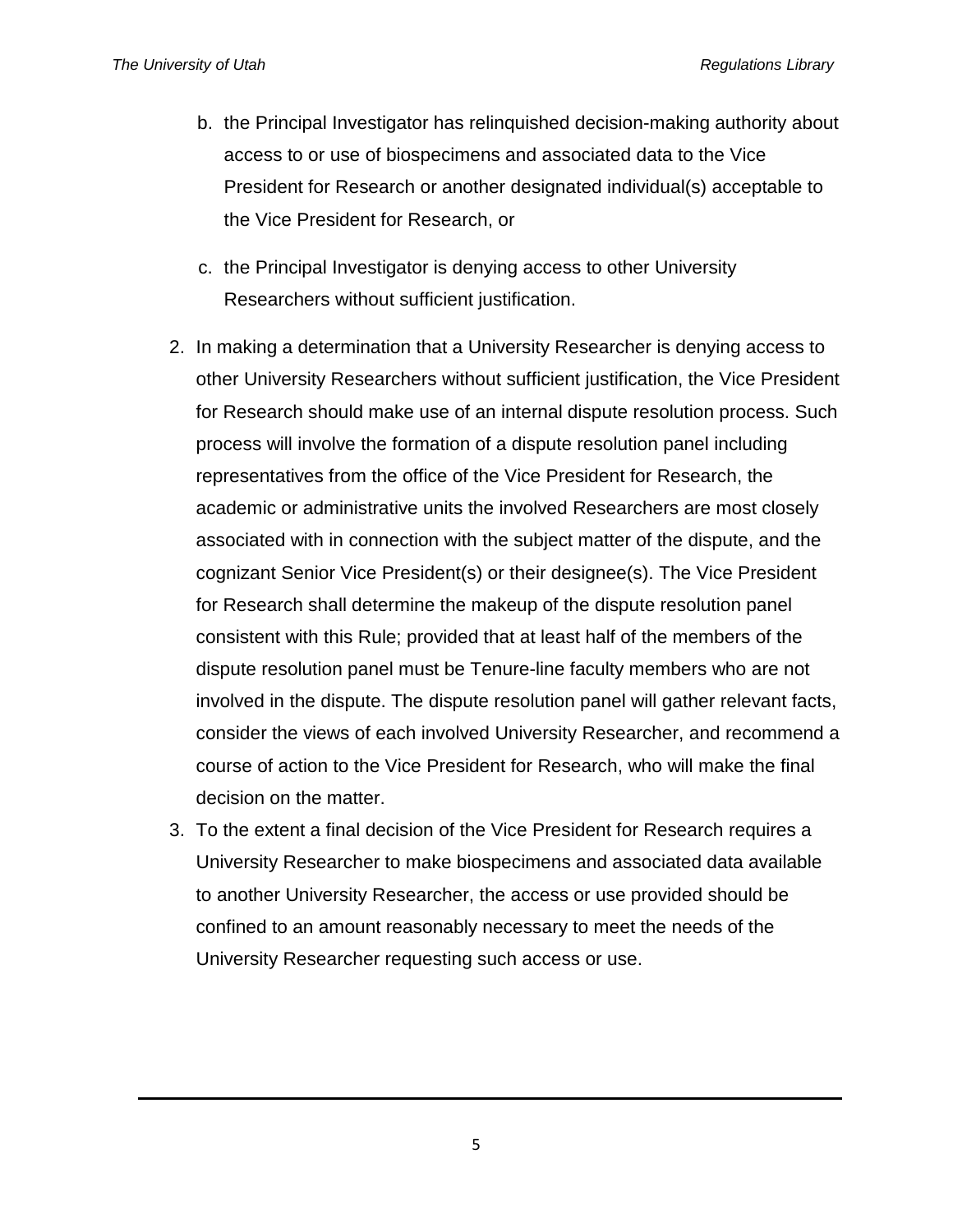*[Note: Parts IV -VII of this Regulation (and all other University Regulations) are Regulations Resource Information—the contents of which are not approved by the Academic Senate or Board of Trustees, and are to be updated from time to time as determined appropriate by the cognizant Policy Officer and the Institutional Policy Committee, as per Policy 1-001 and Rule 1-001.]*

## **IV. Rules, Procedures, Guidelines, Forms and other Related Resources [reserved]**

**V. References [reserved]**

#### **VI. Contacts**

The designated contact officials for this Rule are:

- A. Policy Owner: Director of PIVOT Center
- B. Policy Officer: Vice President for Research

These officials are designated by the University President or delegee, with assistance of the Institutional Policy Committee, to have the following roles and authority, as provided in University Rule 1-001:

"A 'Policy Officer' will be assigned by the President for each University Policy, and will typically be someone at the executive level of the University (i.e., the President and his/her Cabinet Officers). The assigned Policy Officer is authorized to allow exceptions to the Policy in appropriate cases . . .."

"The Policy Officer will identify an 'Owner' for each Policy. The Policy Owner is an expert on the Policy topic who may respond to questions about, and provide interpretation of the Policy; and will typically be someone reporting to an executive level position (as defined above), but may be any other person to whom the President or a Vice President has delegated such authority for a specified area of University operations. The Owner has primary responsibility for maintaining the relevant portions of the Regulations Library . . .. [and] bears the